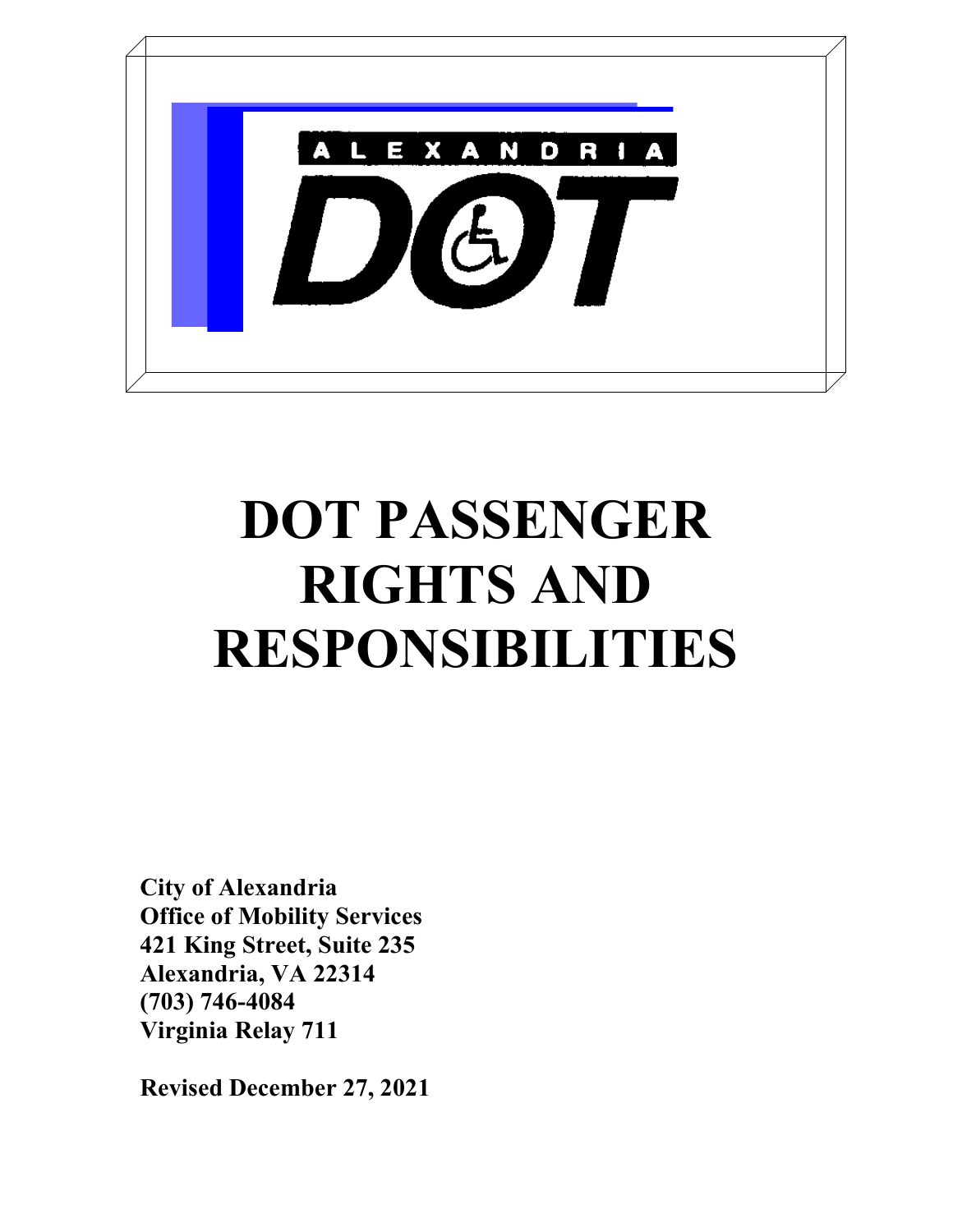## DOT Passenger Rights and Responsibilities

The City of Alexandria's goal is to provide safe, timely and reliable paratransit service to City of Alexandria residents, who are unable to use public transportation, due to their disability. It is important that you understand that as a DOT passenger you have rights. However, with these rights come individual responsibilities, while using DOT service. For your convenience, we have listed your rights and responsibilities below:

#### Your Rights:

- Ride in a safe, clean van with seat belts and securement devices.
- Timely and courteous service from DOT van drivers.
- Travel with a personal care attendant (someone to assist you while traveling) who rides at no charge. You and your medical professional must indicate that you need a personal care attendant on your application for DOT services. A companion may accompany you, however they must pay the same fare as you would pay for the trip.
- Be accompanied by a service animal.
- Picked up within a 30-minute window, fifteen minutes before, or fifteen after the scheduled pick-up time.
- File a complaint if service is not satisfactory by contacting the Paratransit Coordinator.

#### Your Responsibilities:

- Understand and apply DOT rules and regulations to ensure safe and pleasant travel.
- Schedule your reservation at least one day in advance.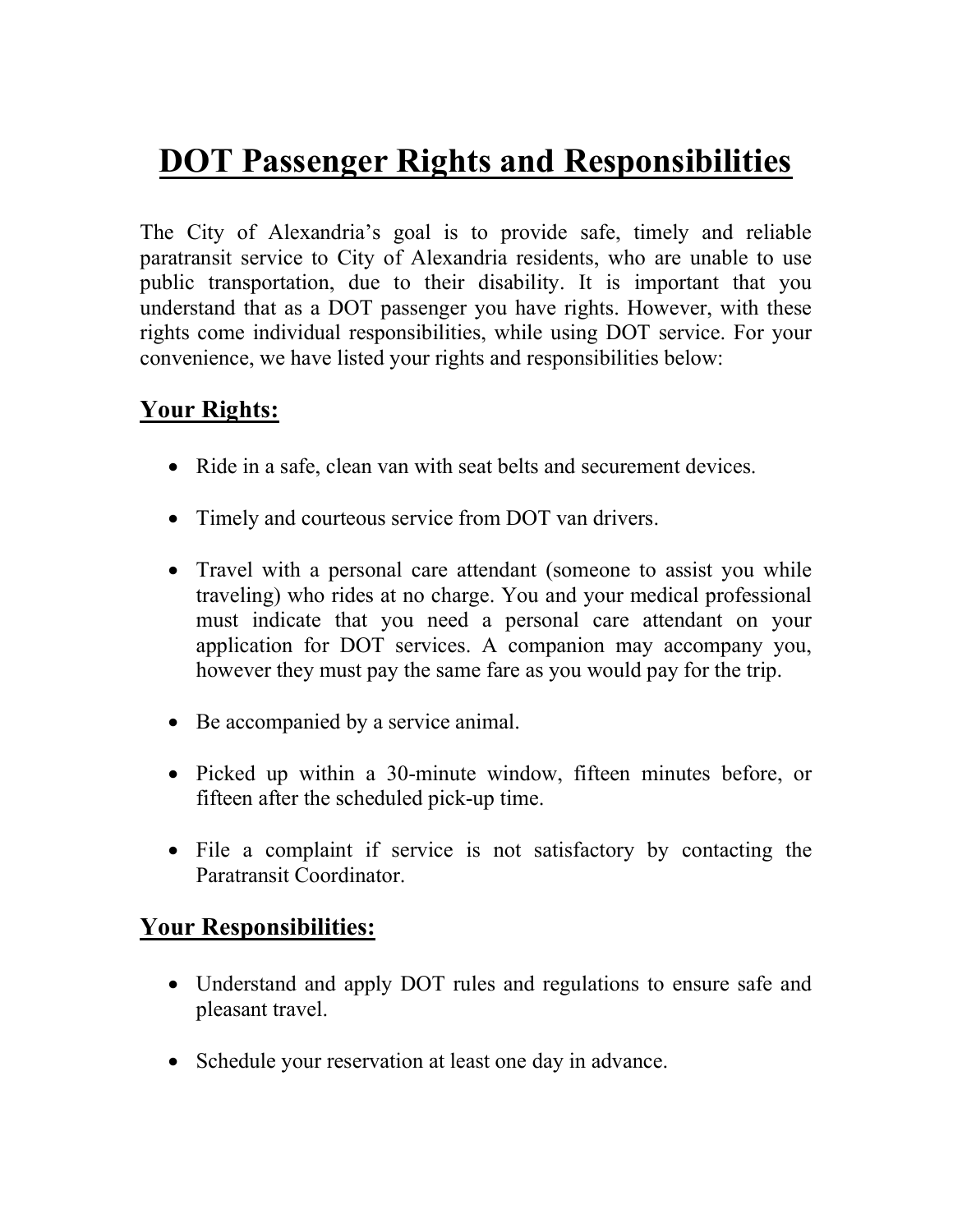- Provide the reservationist with the necessary information to properly schedule your reservation and any special disability needs that you may have.
- Be ready for pickup within the pickup window for your scheduled trip. The van will wait no longer than 10 minutes after the scheduled pickup time.
- Have your DOT identification card available to present to the driver.
- Please remember you must have exact change when riding DOT. Drivers do not carry change. Pay fare to the driver upon entering the vehicle.
- Cancel your reservation for trips inside the city at least one hour in advance; trips outside the City should be canceled at least two hours in advance.
- Keep your service animal under control at all times.
- Call the DOT reservation office at (703-836-5222) when your taxi or van has not arrived fifteen minutes after the scheduled pick-up time.
- Keep all your personal information updated. If there is a change of address or telephone number, contact the DOT reservation office or the Office of Mobility Services at 703-746-4084.
- Plan for the unexpected, such as inclement weather and heavy traffic. Try to schedule your arrival time 15-30 minutes early and add the same amount of time to your departure.
- There must be a 1 hour time span between your pickup and return trip time.
- If you are utilizing subscription trips (regularly scheduled trips), you must notify the DOT reservation office at least 24 hours in advance if you do not intend to take the trip. Please notify the DOT reservation office of holiday or vacation changes.